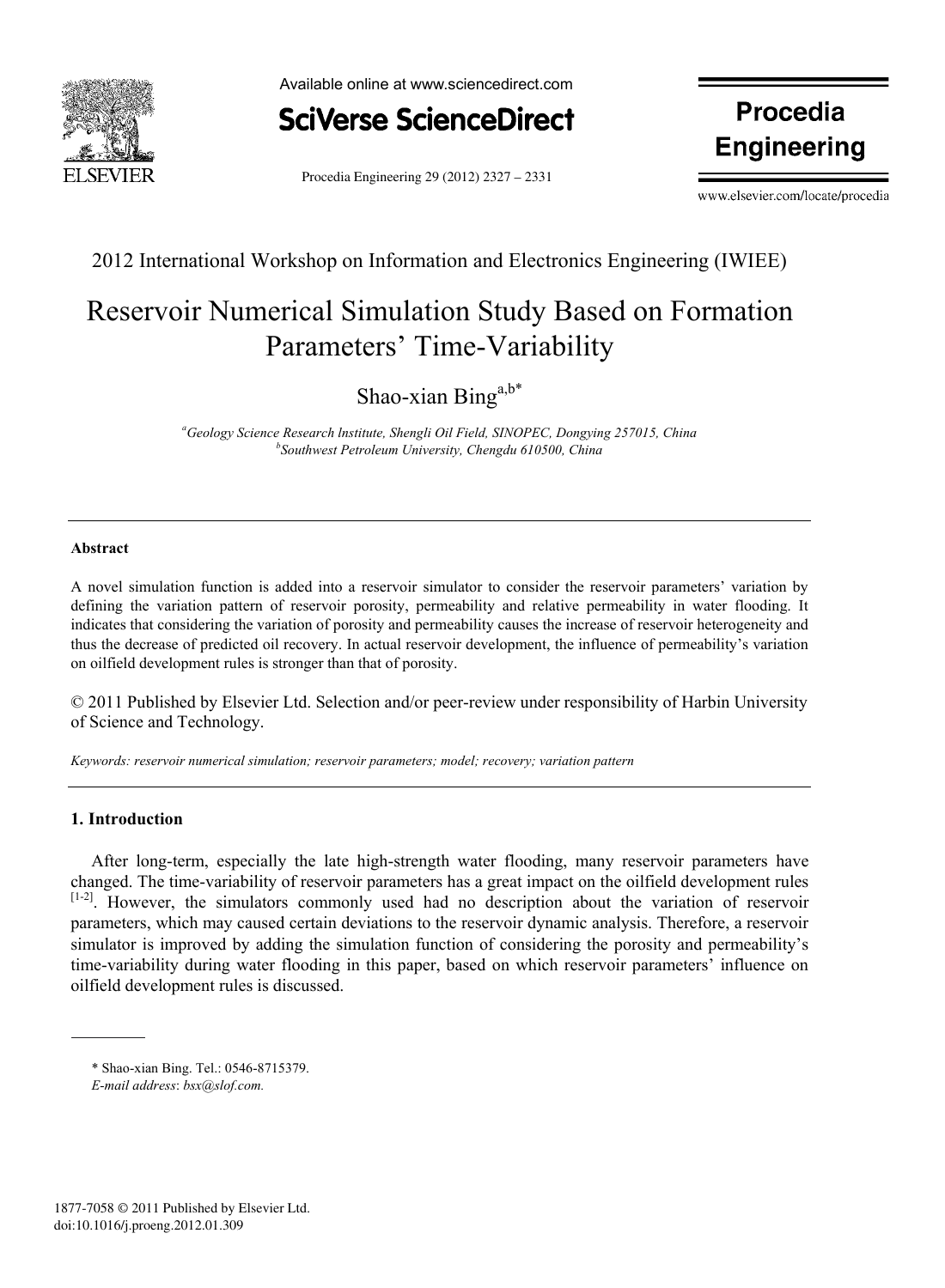#### **2. Mathematical model of oil-water two-phase flow**

The mathematical model of oil-water two-phase flow is described as follows. As for water and oil components, the mass conservation equations are expressed as:

$$
\nabla \cdot \left[ \frac{KK_{rl}}{B_l \mu_l} (\nabla P_l - \gamma_l \nabla Z) \right] + q_{lsc} = \frac{\partial}{\partial t} \left( \frac{\phi S_l}{B_l} \right), \quad l = o, w \tag{1}
$$

where *K* is the absolute permeability,  $\phi$  is the porosity,  $K_{rl}$  is oil or water relative permeability,  $S_l$  is oil or water saturation,  $P_l$  is oil or water pressure,  $q_{lsc}$  is volume injected or produced per volume of unit rock, per unit time in surface conditions,  $B_l$  is oil or water volume factor,  $\gamma_l$  is oil or water gravity,  $\mu_l$  is oil or water viscosity, *Z* is formation depth, and *t* is production time.

In order to ensure the model's integrity, the following auxiliary equations are needed:

$$
S_o + S_w = 1 \tag{2}
$$

$$
P_{\text{cwo}} = P_o - P_w \tag{3}
$$

where  $P_{\text{cwo}}$  is the oil-water capillary pressure.

### **3. Improvement of reservoir numerical simulator**

Injecting fluid for a long time is the basic reason of reservoir attaints for parameters' variation. In order to improve the reservoir numerical simulator, a parameter related with injected water volume should be determined to establish the relationship between it and reservoir parameters' variation. There are two methods to establish the reservoir parameters' variation pattern: one is to establish a relationship between reservoir parameters' variation and the injected water pore volume multiple, the other is to establish a relationship between reservoir parameters' variation and water cut data [3-5].

In this paper, a relationship with the injected water eroding multiple of pore volume is established to describe the variation rules of reservoir parameters including porosity and permeability. Injected water eroding multiple of pore volume in every grid  $F_{DG}$  is defined as:

$$
F_{DG} = \frac{Q_{TG}}{V_{PG} \cdot N} \tag{4}
$$

where  $Q_{TG}$  is the total flow of grid,  $V_{PG}$  is the pore volume of grid, and *N* is the total number of grids simulated. In this way, injected water eroding multiple of pore volume  $F_{DG}$  is regard to be defined in a sense of the whole simulation area, which is essentially consistent with the physical meaning of the injected water eroding multiple defined in laboratory experiments.

### *3.1. Modification for permeability s time-variability*

Fluid erosion to formation has the greatest effect on permeability. Considering different change speeds of reservoir parameters in water flooding, two variation patterns are presented: linear variation pattern and secondary variation pattern. The change multiple of permeability can be described as:

$$
R_k = \frac{K}{K_0} = \frac{R_{K\max}}{F_{DG\max}} F_{DG}^n
$$
\n<sup>(5)</sup>